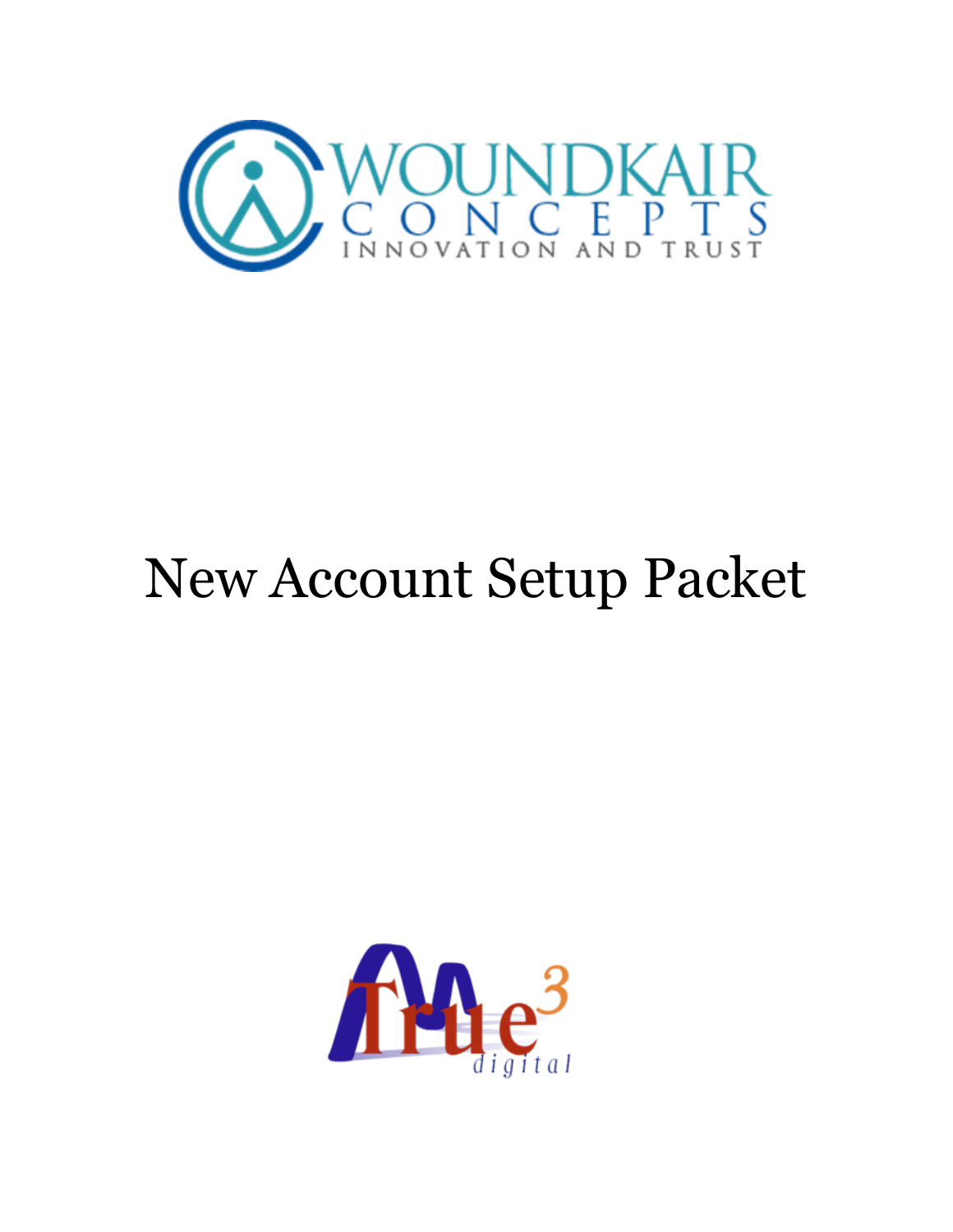

 Fax: 1-866-968-6353 Website: www.woundkair.com Email: customerservice@woundkair.com

### **NEW ACCOUNT SET UP SHEET**

#### **BILL TO INFORMATION:**

|                                                                                                                                            | SHIP TO INFORMATION: (If Same, please indicate by writing "SAME") |                             |  |  |  |
|--------------------------------------------------------------------------------------------------------------------------------------------|-------------------------------------------------------------------|-----------------------------|--|--|--|
|                                                                                                                                            |                                                                   |                             |  |  |  |
|                                                                                                                                            |                                                                   |                             |  |  |  |
|                                                                                                                                            |                                                                   | <b>CONTACT INFORMATION:</b> |  |  |  |
|                                                                                                                                            |                                                                   |                             |  |  |  |
|                                                                                                                                            |                                                                   |                             |  |  |  |
|                                                                                                                                            |                                                                   |                             |  |  |  |
|                                                                                                                                            |                                                                   |                             |  |  |  |
|                                                                                                                                            |                                                                   |                             |  |  |  |
|                                                                                                                                            |                                                                   | <b>TAX EXEMPT STATUS:</b>   |  |  |  |
|                                                                                                                                            |                                                                   |                             |  |  |  |
| If Yes, please attach a copy of tax-exempt certificate to the application. Orders cannot be placed without tax-exempt certificate on file. |                                                                   |                             |  |  |  |
|                                                                                                                                            |                                                                   | <b>SIGNATURE:</b>           |  |  |  |
|                                                                                                                                            |                                                                   |                             |  |  |  |
|                                                                                                                                            | Title:                                                            |                             |  |  |  |

**Once complete please fax to ATTN: Accounting Department at 1-866-968-6353**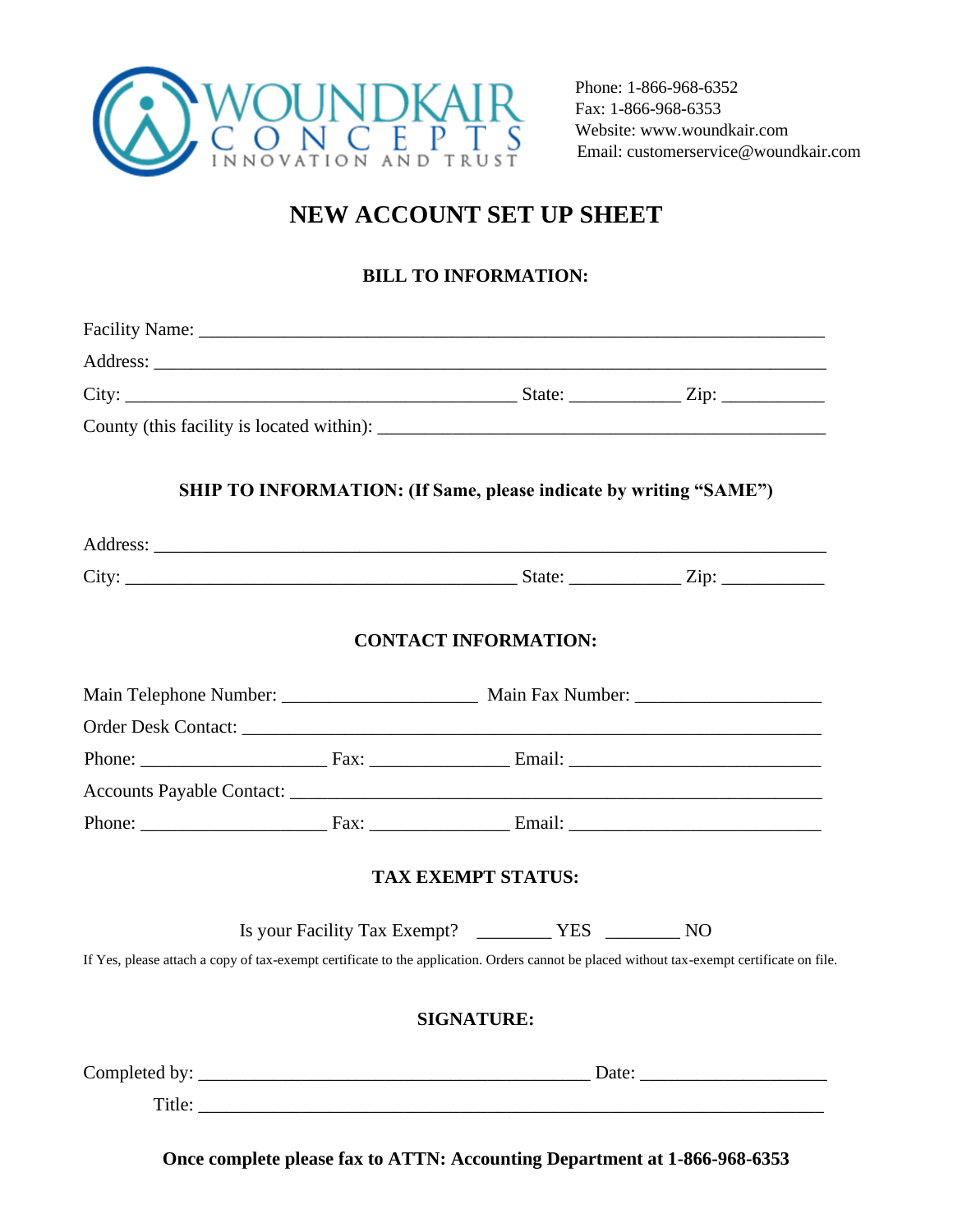

## **WoundKair Concepts Company Information**

#### **Corporate Remit to Address:**

WoundKair Concepts, Inc P.O. Box 1038 Aledo, TX 76008-1038 Tax ID# 20-1455903

#### **How to order:**

Fax Order Line: 866-968-6353 *(Please Note: We require a copy of your Purchase Order to be faxed into our office at the number above. All orders faxed in after 3:00pm CST are subject to next day shipping.)* 

#### **How to contact Customer Service:**

Main Number: 866-968-6352 Email: customerservice@woundkair.com

#### **Net Terms: 30 Days**

Please complete the attached Account Set Up Sheet and Return to: ATTN: Accounting Department at Fax #: 866-968-6353.

## Thank you for your business!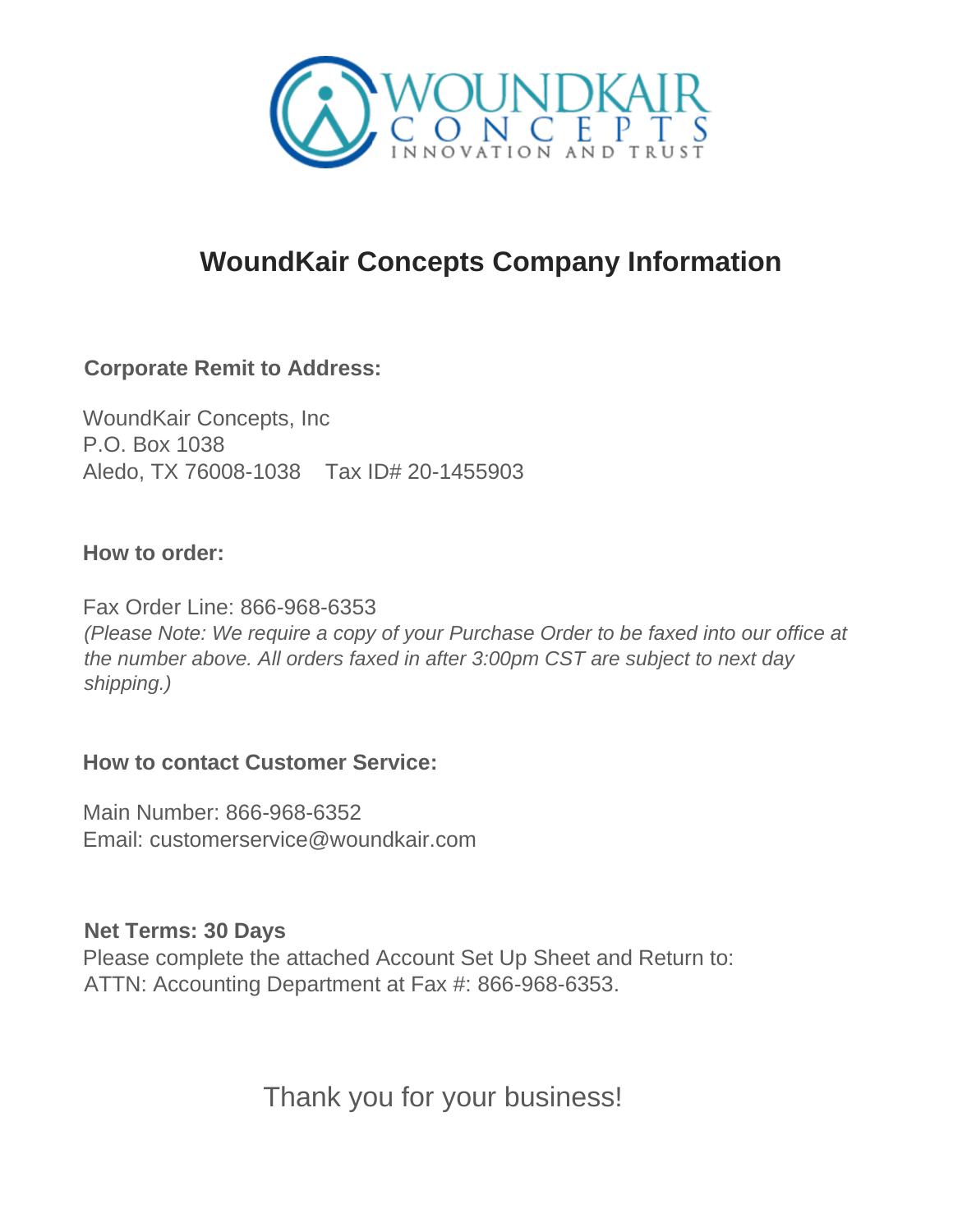

 **WoundKair Concepts, Inc.**  P.O. Box 1038, Aledo, TX 76008-1038 Tax ID# 20-1455903 (P) 866-968-6352 (F) 866-968-6353 customerservice@woundkair.com

#### **Order Form**

|                                  |                                            |                                                            | <b>True3 Digital Mattress Systems with Tri-Phasic Technology</b><br>www.true3digital.com                                |            |  |
|----------------------------------|--------------------------------------------|------------------------------------------------------------|-------------------------------------------------------------------------------------------------------------------------|------------|--|
|                                  |                                            |                                                            | To place an order: Please fax this completed form to 866-968-6353 or call 866-968-6352<br>(Required Info <sup>*</sup> ) |            |  |
|                                  |                                            |                                                            |                                                                                                                         |            |  |
|                                  |                                            |                                                            |                                                                                                                         |            |  |
|                                  |                                            |                                                            |                                                                                                                         |            |  |
|                                  |                                            |                                                            |                                                                                                                         |            |  |
| Order                            | <b>Item Number</b>                         |                                                            | <b>Product Description</b>                                                                                              | <b>Qty</b> |  |
|                                  |                                            |                                                            | STANDARD FULL MATTRESS REPLACEMENT SYSTEMS                                                                              |            |  |
|                                  | <b>TTMS-3000</b>                           | True3 Digital Mattress System-Standard                     |                                                                                                                         | 1 ea.      |  |
|                                  | <b>COVTTD-S</b>                            | True3 Digital Replacement Mattress Cover-Standard<br>1 ea. |                                                                                                                         |            |  |
|                                  | <b>PUMPTTD-S</b>                           | True3 Digital Replacement Pump-Standard<br>1 ea.           |                                                                                                                         |            |  |
| $\mathcal{L} = \mathcal{L}$      | <b>MATTTTD-S</b>                           | True3 Digital Replacement Mattress- Standard               |                                                                                                                         |            |  |
|                                  |                                            |                                                            | BARIATRIC FULL MATTRESS REPLACEMENT SYSTEMS                                                                             |            |  |
| $\overline{\phantom{a}}$         | <b>TTDE-3030</b>                           | True3 Digital EXTRA Mattress System-Bariatric              |                                                                                                                         | 1 ea.      |  |
| <u> 1999 - Johann Barnett, f</u> | COVTTD-B                                   | True3 Digital Replacement Mattress Cover- Bariatric        |                                                                                                                         | 1 ea.      |  |
|                                  | PUMPTTD-B                                  | True3 Digital Replacement Pump- Bariatric                  |                                                                                                                         | 1 ea.      |  |
|                                  | <b>MATTTTD-B</b>                           |                                                            | True3 Digital Replacement Mattress- Bariatric                                                                           | 1 ea.      |  |
| $\overline{\phantom{a}}$         | <b>EXTWTTD</b>                             |                                                            | True3 Digital System Extended Warranty (addt'l 24 mo.)                                                                  | 1 ea.      |  |
|                                  |                                            |                                                            | <b>Shipping Preferences</b> (Please select your shipping preference below)                                              |            |  |
| $\overline{\phantom{a}}$         | Fedex Standard Ground Shipping             |                                                            | (3 to 5 business days)                                                                                                  |            |  |
| <u> Liberatura de la p</u>       | Fedex Express Shipping 2 <sup>nd</sup> day |                                                            | (2 business days)                                                                                                       |            |  |
|                                  | Fedex Express Shipping Overnight           |                                                            | (Next day morning delivery)                                                                                             |            |  |
|                                  | Fedex Express Shipping Overnight           |                                                            | (Next day afternoon delivery)                                                                                           |            |  |
|                                  | Fedex Express Shipping Overnight           |                                                            | (Next day morning/Saturday delivery)                                                                                    |            |  |

If a shipping preference is not selected prior to faxing or calling order, your order will automatically ship Fedex Standard Ground. All standard and expedited shipping preferences will be charged to the customer.

**Thank you for your choosing WoundKair Concepts, we appreciate your business!**